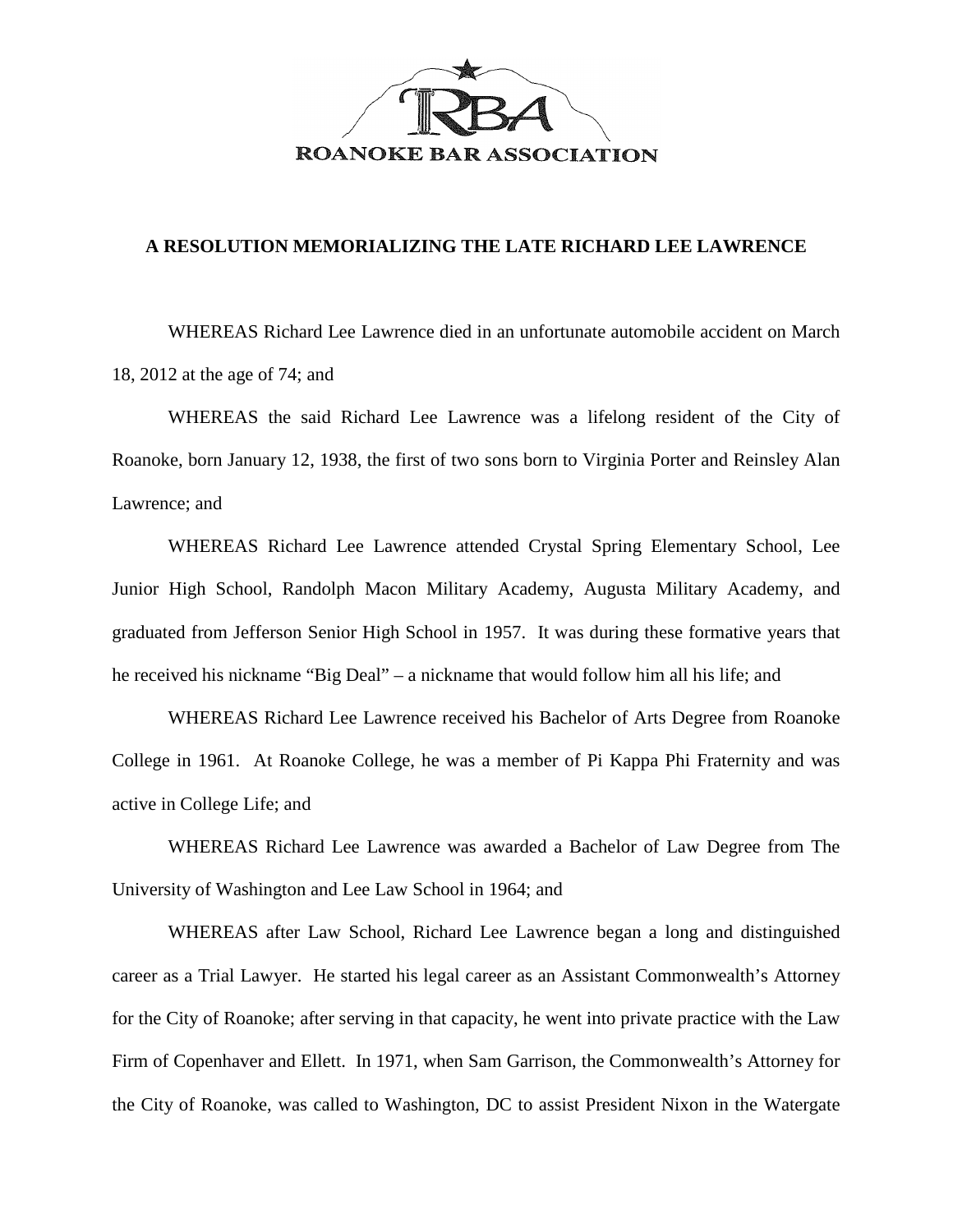affair, Richard was appointed by the Circuit Court Judges to fill his unexpired term. It was as Commonwealth's Attorney that Richard honed his skills as a passionate and formidable trial attorney. In February of 1973, after serving the unexpired term as Commonwealth's Attorney, Richard returned to the private practice of law as a founding member of the Law Firm of Lutins and Lawrence; later a founding member of Lawrence and Lumsden, and for the last 17 years, practicing law with his son David, as The Lawrence Law Firm; and

WHEREAS Richard Lee Lawrence, during his 48-year legal career, earned the respect of his peers at the Bar, his clients, his adversaries and all involved in the judicial process; and

WHEREAS Richard Lee Lawrence enjoyed a well-deserved reputation for honesty and fair play. He was a champion of the "underdog", often taking cases for little or no compensation, simply because it was "the right thing to do." He never bragged about his successes nor complained about his losses, treating all persons with courtesy and respect. He was a fierce advocate for his clients, living by his motto "Fight for your clients for no one else is going to"; and

WHEREAS Richard Lee Lawrence had a work ethic matched by few and exceeded by none. He commenced working as a boy delivering papers for The Roanoke Times and World News, and continued working until the time of his death. His work day did not end at 5:00 P.M. or 6:00 P.M. or 7:00 P.M. It ended when the last client was seen, the last telephone call returned, and final preparation made for the next day in Court; and

WHEREAS Richard Lee Lawrence was a member of the American Bar Association, The American Trial Lawyers Association, The Virginia State Bar, The Virginia Trial Lawyers Association, and a faithful member of this Association; and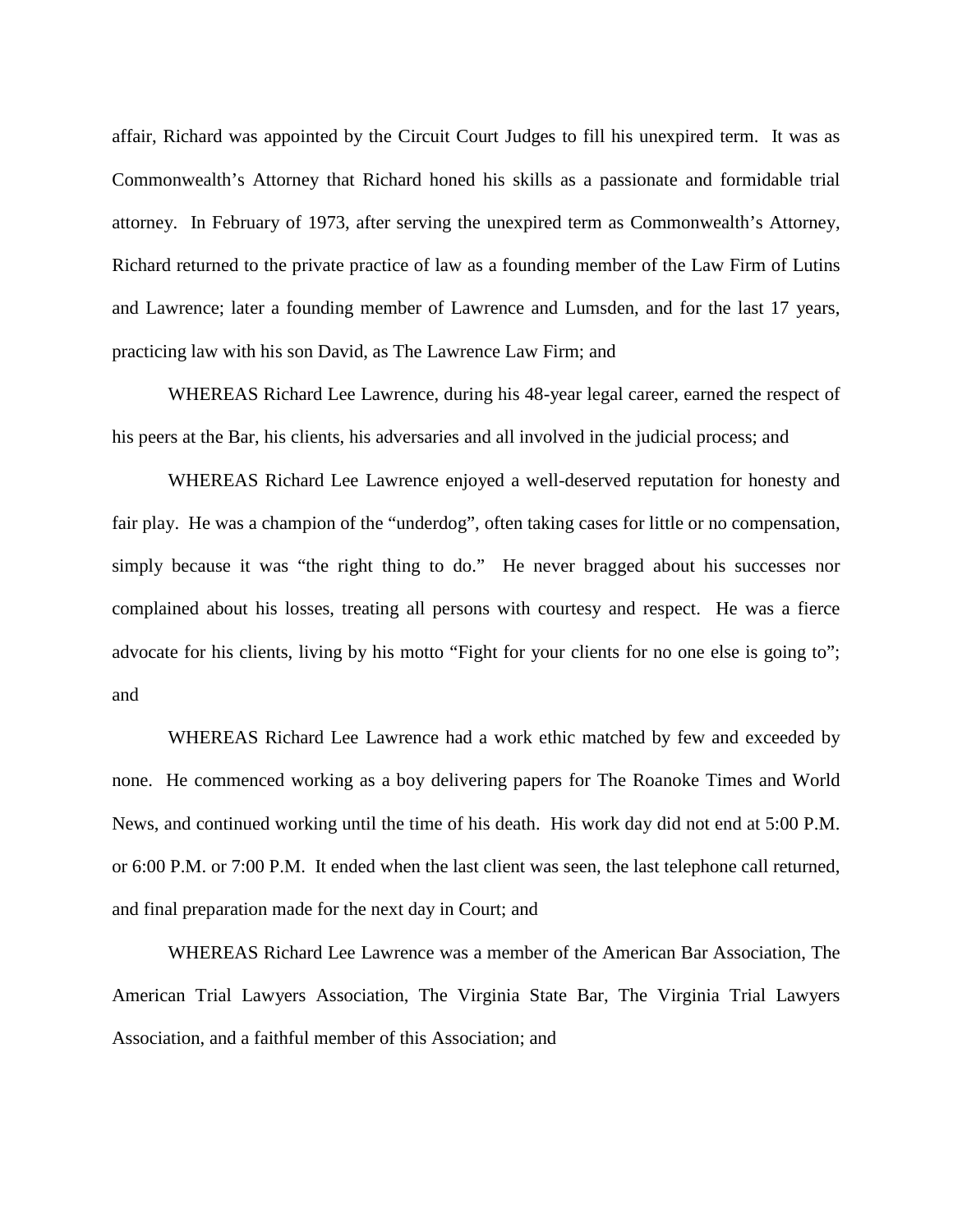WHEREAS during his legal career, Richard mentored many young lawyers. He was always available to give advice, share his extensive knowledge of the law or just plain listen and help with a problem. He was voted "Boss of the Year" by the Legal Secretaries Association; and what law firm does not have or use The Roanoke Valley Attorneys Directory, first published by The Krippendorf Law Firm and taken over by the Lawrence Law Firm in 2008; and

As visit to his office will attest, Richard was an avid hunter and outdoorsman. The walls of his office are filled with his trophies from big game hunts and safaris. He travelled the Continents, pursuing his love of hunting and the outdoors. WHEREAS Richard Lee Lawrence was proud of his affiliation with St. John's Episcopal Church in Roanoke. In his youth, he served as an altar boy for that church, and he was especially proud of attaining the rank of Eagle Scout in Troop 21. Rare was the Sunday that Richard did not occupy his spot on the back pew at the 8:00 a.m. church service; and

WHEREAS Richard Lee Lawrence is survived by his daughter Julia Haynes Lawrence, his son David Denton Lawrence, one grandson Hudson James Lawrence, his brother William James Lawrence, and his fiancée, the wonderful Debbie Ballard.

**NOW, THEREFORE, BE IT RESOLVED**, that the Roanoke Bar Association is deeply saddened by the passing of Richard Lee Lawrence, and holds his memory and his contributions to this Association, to this community, and to the cause of justice in highest regard; and

**BE IT FURTHER RESOLVED** that copies of this resolution be furnished to the Circuit Courts of the City and County of Roanoke, the City of Salem and the United States District Court for the Western District of Virginia, Roanoke Division, with motions that the resolution be spread upon the common law order books of those courts; and that copies of this resolution be